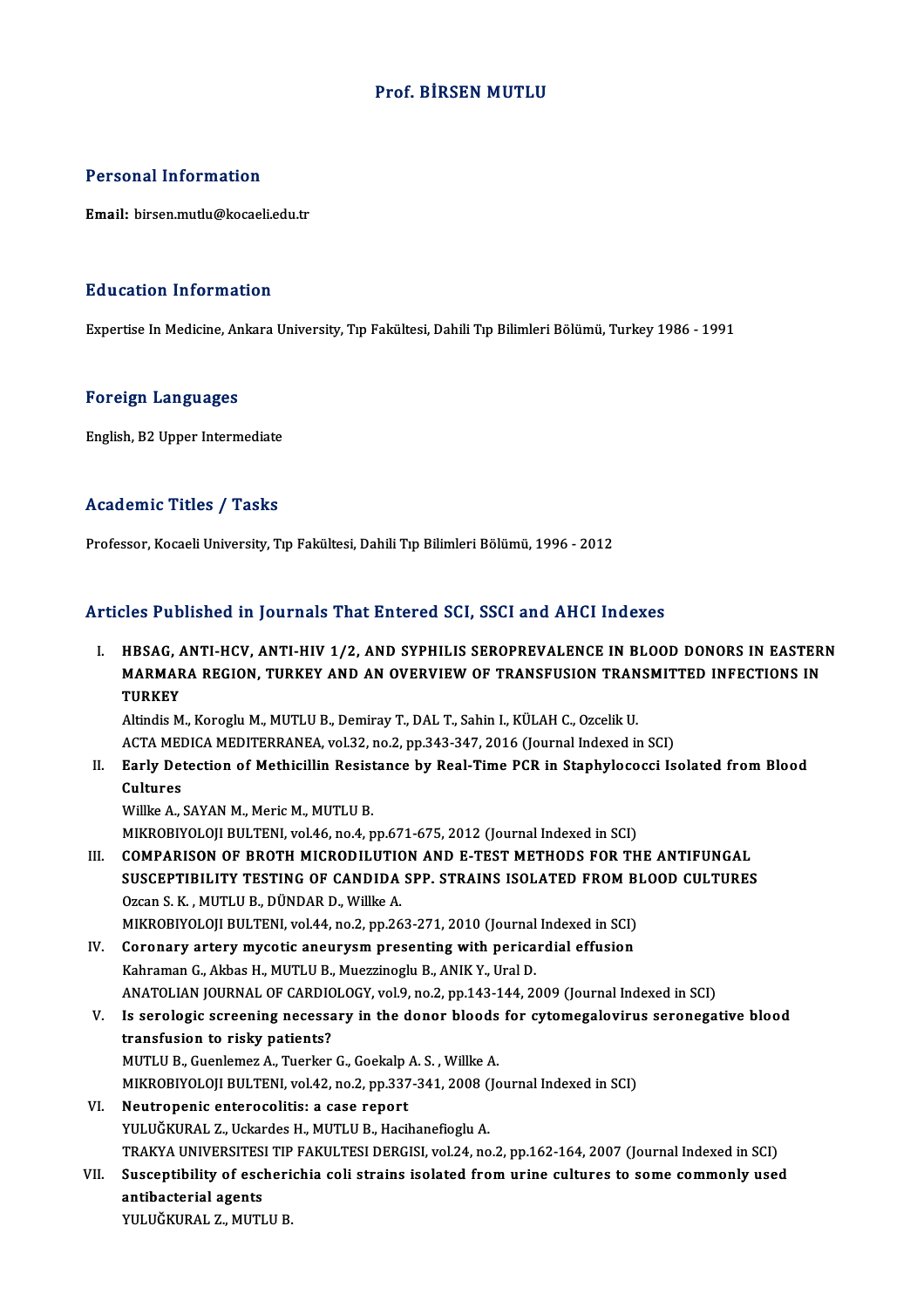TRAKYA UNIVERSITESI TIP FAKULTESI DERGISI, vol.24, no.1, pp.6-11, 2007 (Journal Indexed in SCI)<br>Can HBadg Javala quida ta differentiate inactive HBadg canniors from HBadg pegative shn

TRAKYA UNIVERSITESI TIP FAKULTESI DERGISI, vol.24, no.1, pp.6-11, 2007 (Journal Indexed in SCI)<br>VIII. Can HBsAg levels guide to differentiate inactive HBsAg carriers from HBeAg negative chronic B<br>henetitie? TRAKYA UN<br>Can HBsA<sub>l</sub><br>hepatitis?<br>Savan M. M Can HBsAg levels guide to differentiate inadential control.<br>hepatitis?<br>Sayan M., Mutlu B., Erdogan S., Meric M., Viillye A.<br>MIKROBIXOLOU BLU TENL vol.44, no.4, np.97.02.

hepatitis?<br>Sayan M., Mutlu B., Erdogan S., Meric M., Viillye A.<br>MIKROBIYOLOJI BULTENI, vol.41, no.1, pp.87-93, 2007 (Journal Indexed in SCI)

IX. Serumlevels of hepatoprotective peptide adiponectin in non-alcoholic fatty liver disease MIKROBIYOLOJI BULTENI, vol.41, no.1, pp.87-93, 2007 (Journal Indexed in SCI)<br>Serum levels of hepatoprotective peptide adiponectin in non-alcoholic fatt<br>Aygun C., Senturk O., Hulagu S., Uraz S., ÇELEBİ A., Konduk T., MUTLU EUROPEAN JOURNAL OF GASTROENTEROLOGY & HEPATOLOGY, vol.18, no.2, pp.175-180, 2006 (Journal Indexed in SCI) Aygun<br>EUROP<br>in SCI)

# Articles Published in Other Journals

rticles Published in Other Journals<br>I. Charlson Comorbidity Index in Predicting Poor Clinical Outcomes and Mortality in Patients with<br>COVID 19 Charlson<br>Charlson<br>COVID-19 ARGUNBARIŞ S.,BOYACIH.,AKHANS.,MUTLUB.,TOYGARDENİZM.,BAŞYİĞİTİ. COVID-19<br>ARGUN BARIŞ S., BOYACI H., AKHAN S., MUTLU B., TOYGAR DENİZ M., BAŞYİĞİT İ.<br>TURKISH THORACIC JOURNAL, vol.23, no.2, pp.145-153, 2022 (Journal Indexed in ESCI)<br>The Bole of Pneumosessal Pneumonia emang CommunityAssu ARGUN BARIȘ S., BOYACI H., AKHAN S., MUTLU B., TOYGAR DENİZ M., BAŞYİĞİT İ.<br>TURKISH THORACIC JOURNAL, vol.23, no.2, pp.145-153, 2022 (Journal Indexed in ESCI)<br>II. The Role of Pneumococcal Pneumonia among CommunityAcqui TURKISH THORACIC JOURNAL,<br>The Role of Pneumococcal I<br>Population: TurkCAP Study<br>SENOL E. CULLA Cunon H. So The Role of Pneumococcal Pneumonia among CommunityAcquired Pneumonia in Adult Turkish<br>Population: TurkCAP Study<br>ŞENOL E., ÇİLLİ A., Gunen H., Sener A., Dumlu R., Odemis A., Topcu A. F. , Yildiz Y., Guner R., Ozhasenekler A Population: TurkCAP Study<br>SENOL E., ÇİLLİ A., Gunen H., Sener A., Dumlu R., Odemis A., Topcu A. F. , Yildiz Y., Guner R., Ozhasenekler A., et al. SENOL E., ÇİLLİ A., Gunen H., Sener A., Dumlu R., Odemis A., Topcu A. F. , Yildiz Y., Guner R., Ozhasenekler A., et<br>TURKISH THORACIC JOURNAL, vol.22, no.4, pp.339-345, 2021 (Journal Indexed in ESCI)<br>III. Distribution and A TURKISH THORACIC JOURNAL, vol.22, no.4, pp.339-345, 2021 (Journal Indexed in ESCI)<br>Distribution and Antimicrobial Sensitivity of Microorganisms Isolated From F<br>Patients: Results of A Six-Year Observation<br>Yayla B. D., Azak Distribution and Antimicrobial Sensiti<br>Patients: Results of A Six-Year Observ<br>Yayla B. D., Azak E., MUTLU B., DÜNDAR D.<br>VI IMIX JOUPNAL vol 32 no 1 nn 71 77 20 KLIMIK JOURNAL, vol.32, no.1, pp.71-77, 2019 (Journal Indexed in ESCI) Yayla B. D. , Azak E., MUTLU B., DÜNDAR D.<br>KLIMIK JOURNAL, vol.32, no.1, pp.71-77, 2019 (Journal Indexed in ESCI)<br>IV. Febril Nötropenik Hastalardan İzole Edilen mikroorganizmaların Dağılımı ve Antimikrobiyal<br>Duvarlılıkla KLIMIK JOURNAL, vol.32, no.1, pp.71-77, 2019 (Journa<br>Febril Nötropenik Hastalardan İzole Edilen mik<br>Duyarlılıkları: Altı Yıllık Bir Gözlemin Sonuçları<br>Yavla B.D., 474K KARALLE, MUTU U.B. DÜNDAR D Febril Nötropenik Hastalardan İzole Edilen mi<br>Duyarlılıkları: Altı Yıllık Bir Gözlemin Sonuçlar<br>Yayla B. D. , AZAK KARALİ E., MUTLU B., DÜNDAR D.<br>Klimik Dergisi vel 22. nn 71.77.2019 (Journal Indov Duyarlılıkları: Altı Yıllık Bir Gözlemin Sonuçları<br>Yayla B. D. , AZAK KARALİ E., MUTLU B., DÜNDAR D.<br>Klimik Dergisi, vol.32, pp.71-77, 2019 (Journal Indexed in ESCI) Yayla B. D., AZAK KARALİ E., MUTLU B., DÜNDAR D.<br>Klimik Dergisi, vol.32, pp.71-77, 2019 (Journal Indexed in ESCI)<br>V. Invasive Trichosporon Infection: A Report of Two Cases<br>Varla B. D. MUTLU B. GEDÜK A Klimik Dergisi, vol.32, pp.71-77, 2<br>Invasive Trichosporon Infect<br>Yayla B. D. , MUTLU B., GEDÜK A.<br>KLIMIK JOUPNAL vol.31, po.1, pr Invasive Trichosporon Infection: A Report of Two Cases<br>Yayla B. D. , MUTLU B., GEDÜK A.<br>KLIMIK JOURNAL, vol.31, no.1, pp.67-70, 2018 (Journal Indexed in ESCI)<br>Plasmodium folcinorum Moloria of Fonsisp Orisin in Kosaali Bro Yayla B. D. , MUTLU B., GEDÜK A.<br>KLIMIK JOURNAL, vol.31, no.1, pp.67-70, 2018 (Journal Indexed in ESCI)<br>VI. Plasmodium falciparum Malaria of Foreign-Origin in Kocaeli Province: Assessment of 16 Cases<br>Sargin-Altunok E., Ayn KLIMIK JOURNAL, vol.31, no.1, pp.67-70, 2018 (Journal Indexed in E<br>Plasmodium falciparum Malaria of Foreign-Origin in Kocaeli<br>Sargin-Altunok E., Aynioglu A., AZAK KARALİ E., MUTLU B., Willke A.<br>KLIMIK JOUPNAL, vol.39, no.3 KLIMIK JOURNAL, vol.29, no.2, pp.86-89, 2016 (Journal Indexed in ESCI) Sargin-Altunok E., Aynioglu A., AZAK KARALİ E., MUTLU B., Willke A.<br>KLIMIK JOURNAL, vol.29, no.2, pp.86-89, 2016 (Journal Indexed in ESCI)<br>VII. A comparison of the efficacy of piperacillin-tazobactam and cefoperazone-sulba KLIMIK JOURNAL, vol.29, no.2, pp.86-89, 2016 (Journal Indexed<br>A comparison of the efficacy of piperacillin-tazobactam a<br>empirical treatment of patients with febrile neutropenia.<br>AYNIOCLU A MUTUUR HACHANIEIOČLUA A comparison of the efficacy of piperacil<br>empirical treatment of patients with febre<br>AYNİOGLU A., MUTLU B., HACİHANİFİOĞLU A.<br>Pov Fen Quimister 2016 (Pefereed Journals e empirical treatment of patients with febrile neutropenia.<br>AYNİOGLU A., MUTLU B., HACİHANİFİOĞLU A.<br>Rev Esp Quimioter, 2016 (Refereed Journals of Other Institutions) AYNİOGLU A., MUTLU B., HACİHANİFİOĞLU A.<br>Rev Esp Quimioter, 2016 (Refereed Journals of Other Institutions)<br>VIII. Sağlıklı kan bağışçılarında nükleik asit amplifikasyon teknolojisi yöntemi ile hepatit B virus DNA<br>sının Rev Esp Quimioter, 2<br>Sağlıklı kan bağışç<br>sının araştırılması Sağlıklı kan bağışçılarında nükleil<br>sının araştırılması<br>Karakadıoğlu S., MUTLU B., SAYAN M.<br>İnfeksiven Dergisi vel 3-nn 131 134 sının araştırılması<br>Karakadıoğlu S., MUTLU B., SAYAN M.<br>İnfeksiyon Dergisi, vol.3, pp.131-134, 2008 (Other Refereed National Journals) Karakadıoğlu S., MUTLU B., SAYAN M.<br>İnfeksiyon Dergisi, vol.3, pp.131-134, 2008 (Other Refereed National Journals)<br>IX. Febril nötropenili hastalarda Kandidaya özgül Taq-Man PZR ın invazif fungal infeksiyontanısındaki<br>d İnfeksiy<br>Febril<br>değeri Febril nötropenili hastalarda Kandidaya özgül T<br>değeri<br>BUDAK F., KEÇELİ S. A. , MUTLU B., VAHABOĞLU M. H.<br>ANKEM Dergisi vel 21. no.1. np.14.18.2007 (Referees değeri<br>BUDAK F., KEÇELİ S. A. , MUTLU B., VAHABOĞLU M. H.<br>ANKEM Dergisi, vol.21, no.1, pp.14-18, 2007 (Refereed Journals of Other Institutions) BUDAK F., KEÇELİ S. A. , MUTLU B., VAHABOĞLU M. H.<br>ANKEM Dergisi, vol.21, no.1, pp.14-18, 2007 (Refereed Journals of Other Institutions)<br>X. Mikropartikül Enzim Immunoassay ile Düşük Titrede Saptanan Anti HCV Pozitifliğ Enfeksiyonunun Tanısında Kullanılabilir Mi<br>SAYAN M., MERİÇ KOÇ M., MUTLU B., suna ç., sunai w. Mikropartikül Enzim Immunoassay ile Düşük Ti<br>Enfeksiyonunun Tanısında Kullanılabilir Mi<br>SAYAN M., MERİÇ KOÇ M., MUTLU B., suna ç., sunai w.<br>Milmebiyoloji Bültoni vol 40 np 91-94-2006 (Other B Mikrobiyoloji Bülteni, vol.40, pp.81-84, 2006 (Other Refereed National Journals)